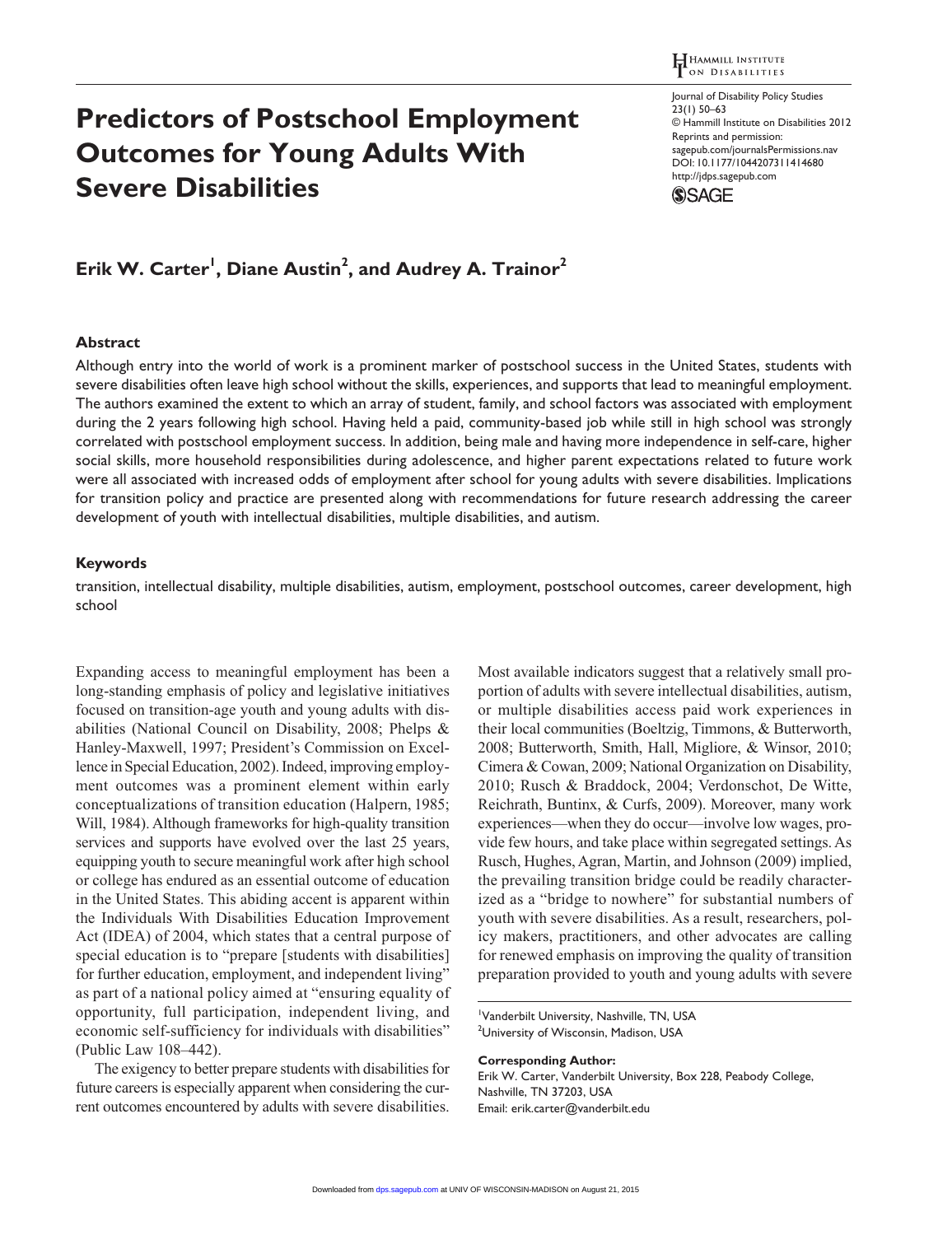disabilities (Carter, Ditchman, et al., 2010; Certo et al., 2008; O'Day & Stapleton, 2009; Test, 2008).

One promising avenue for informing the design and delivery of transition education and employment preparation for youth with severe disabilities involves examining factors associated with improved early postschool outcomes. The extent to which students with severe disabilities enter the workforce after exiting high school can provide an important metric for gauging the impact of existing transition services and supports. At the same time, identifying strong correlates of favorable adult employment outcomes can provide critical insights into the various factors that may shape the career paths of graduates during early adulthood (Test, Mazzotti, et al., 2009). Although there have been almost 100 follow-up or follow-along research studies addressing the employment outcomes of young adults with disabilities (Alverson, Naranjo, Yamamoto, & Unruh, 2010), very few studies have focused specifically on the experiences of individuals with severe disabilities. Rather, much of what is known about predictors of postschool employment comes from studies primarily involving students with high-incidence disabilities or heterogeneous samples (e.g., Benz, Lindstrom, & Yovanoff, 2000; Shandra & Hogan, 2008). Given the often complex and multifaceted service and support needs of transition-age youth with severe disabilities, additional research is needed that identifies factors that may individually or collectively impact the employment prospects of these youth.

Four broad categories of factors may be especially salient to consider in longitudinal analyses of postschool employment experiences. First, prior research suggests that demographic variables such as gender, race/ethnicity, and disability category may be associated with differential work outcomes (Boeltzig, Timmons, & Butterworth, 2009; Newman, Wagner, Cameto, & Knokey, 2009). However, the extent to which employment outcomes also vary substantively among graduates with severe disabilities is not well documented. Second, the specific competencies youth with severe disabilities possess may also impact their prospects for future employment (Test, Mazzotti, et al., 2009). Interpersonal, communication, self-determination, and self-care skills—if strongly associated with work outcomes—represent potential foci of instructional efforts while students are still in secondary school. Third, the resources and expectations of families may also influence postschool employment (Blacher, Kraemer, & Howell, 2010; Emerson, 2007). Yet, relatively little research has addressed the ways in which parents might impact the career trajectories of youth with severe disabilities (e.g., Lindstrom, Doren, Metheny, Johnson, & Zane, 2007). Fourth, most transition frameworks emphasize the importance of youth accessing an array of career development experiences and supports offered through (e.g., vocational coursework and career assessments) or outside (e.g., work study, afterschool jobs) the school (Kohler & Field, 2003; National Collaborative on Workforce and Disability for Youth, 2009).

Understanding whether and how these experiences contribute to later employment can provide insights into the types of opportunities that should be provided while students are still in high school.

The postschool employment of young adults with disabilities is likely shaped by multiple factors that coalesce in complex ways. In this study, we focused our analyses on the contributions of four sets of factors—student demographic, student skill, family, and school—to the early postschool employment outcomes of young adults with severe disabilities. We drew on the National Longitudinal Transition Study–2 (NLTS-2) to address the following research questions: What are the post–high school work experiences of young adults with severe disabilities? To what extent are student demographics, student skills (e.g., social, communication, and self-care), family factors (e.g., family resources and parent expectations), and high school career development programming associated with employment after high school?

### **Method**

## *NLTS-2*

The NLTS-2 was designed to provide nationally representative information about students receiving special education services as they transition from secondary school to adulthood. Data were gathered over a 10-year period (2000–2010) from parents, youth, teachers, and schools in a series of five waves (every 2 years). The NLTS-2 included more than 11,000 youth who were aged 13 to 16 years (as of December 1, 2000) and received special education services. Youth were selected in a two-stage sampling process. First, a stratified random sample of more than 500 school districts and almost 40 special schools was selected, with stratification based on geographic region, district size, and community wealth. Second, students were randomly selected from each of the federally designated special education disability categories. Sampled youth were weighted to create a nationally representative sample of all students receiving special education services in public schools (of >100 total student population) or state-operated special schools, by disability category, and at each of the ages within the 13- to 16-year-old age range. As of early 2010, data were released for the first four of five waves; data from these first four waves were analyzed for this study.

Data were collected from multiple sources using a variety of different instruments. In this analysis, we used data from the *Parent Interview* (PI) or *Parent*–*Youth Interview* (PYI), *Student's School Program Survey* (SPS), and the *School Characteristics Survey* (SCS). In Wave 1, the PI was conducted by telephone with a parent or guardian (hereafter referred to as parent); when a parent could not be reached by telephone, selected questions were asked via a mail survey.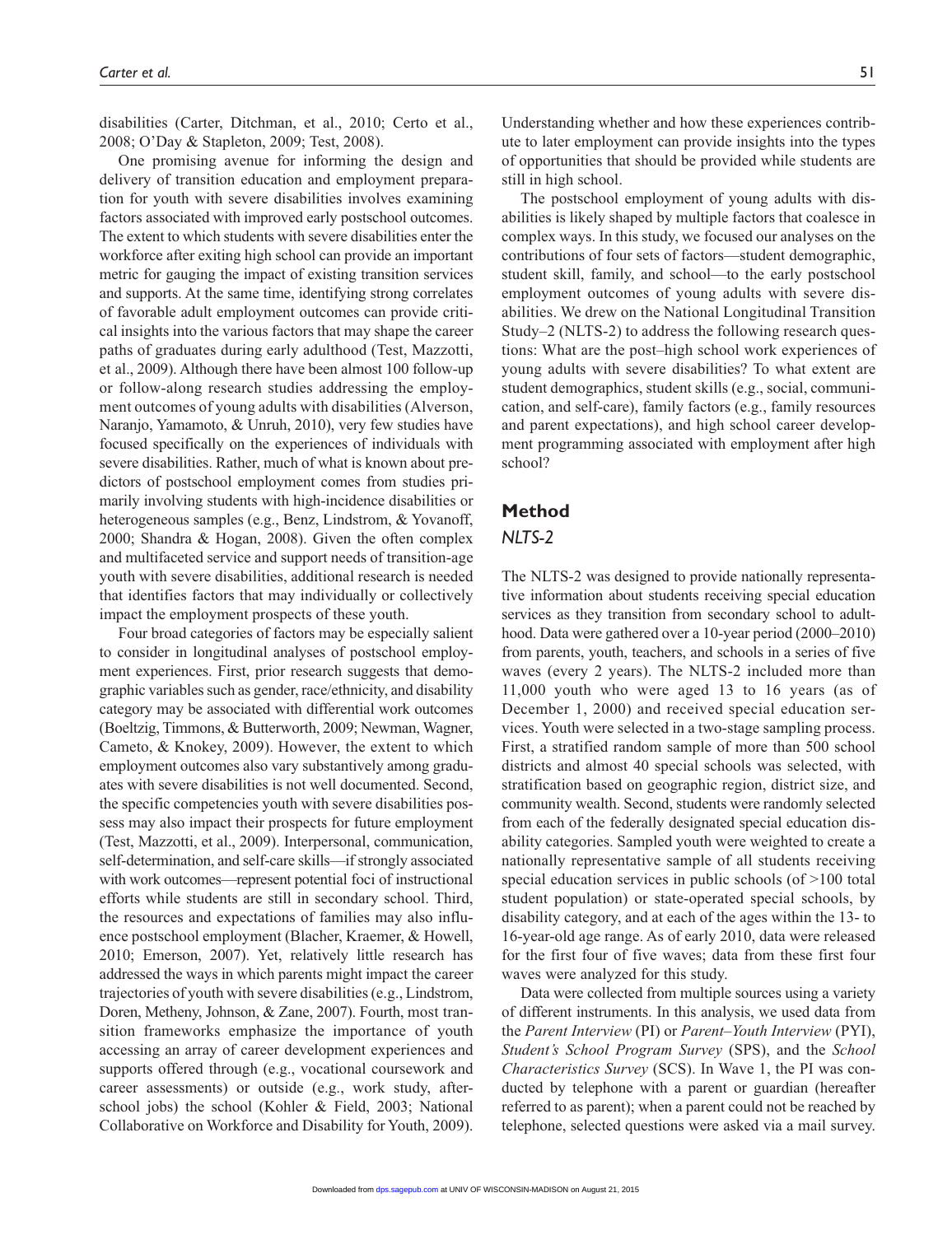The response rate for combined parent data sources was 82.1%. In Waves 2 to 4, the PI was replaced with the PYI. Parents continued to respond to interview questions regarding family and youth characteristics and expectations. In addition, youth were interviewed (either by phone or mail) regarding work, extracurricular activities, postsecondary school, and other experiences. If youth were unable to respond to the interview questions, parents continued to respond to key questions. For this analysis, parent and youth responses to the same questions were combined, with the youth response chosen when available. Response rates for the PYI were 61.1%, 50.4%, and 50.1% in Waves 2, 3, and 4, respectively. The SPS was completed by school personnel who were most familiar with the student's school program in Waves 1 and 2 (response rates were 53.1% and 52.2%, respectively). The SCS was completed by the school principal or other administrator regarding the school as a whole in Wave 1 (response rate =  $56.6\%$ ).

### *Longitudinal Sample*

In a previous NLTS-2 analysis examining employment experiences while students were still in school, we developed criteria to identify students with severe disabilities (see Carter, Austin, & Trainor, 2011). Students were first selected from within the primary disability categories of intellectual disability,<sup>1</sup> multiple disabilities, or autism, and considered for inclusion if they were enrolled in school or receiving instruction in a nonschool setting. From this sample, students were considered to have "severe disabilities" if they were reported on the SPS to be eligible for an alternative assessment in their school district during the year of the survey. Specifically, respondents on the SPS were asked whether the student would participate in an alternative assessment in place of any mandated standardized test during the current school year. If an alternative assessment eligibility was not indicated (i.e., not scheduled for an assessment that year or data not provided), a student was included in the sample if a parent reported he or she had functional cognitive skill deficits (i.e., performs *not at all well* or *not very well*) in two or more of the following areas: reading and understanding common signs, telling time on a clock with hands, counting change, or looking up phone numbers and using the telephone. This resulted in a sample of  $1,510$  students<sup>2</sup> with severe disabilities in Wave 1. Students were selected for the current analysis if they met the following criteria: (a) met the criteria of severe disability in Wave 1, (b) were enrolled in school in Wave 2 or Wave 3 and out of school during the subsequent wave, and (c) data were available for their current work status. This resulted in a total sample of 450 youth, 130 of whom had left school by Wave 3 and 320 who had left school by Wave 4. In most cases, variables from Wave 1 were used as baseline predictors if students were out of school in Wave 3 and variables from Wave 2 were

used if students were out of school in Wave 4. A few questions (e.g., self-care status) asked in Wave 1 were not asked or were only asked of a few parents in Wave 2. For these questions, we used Wave 1 responses or a combination of Wave 1 and Wave 2 responses as predictors for students who were out of school by Wave 4.

### *Employment Outcome Variable*

We considered several job outcomes, including current employment, any employment in the previous 2 years, and competitive employment (defined as a job that pays greater than or equal to minimum wage and where employees with disabilities were not in the majority). We chose current employment status (reported by the student and/or parent if student info was unavailable) as the most relevant outcome for the regression analysis. Specifically, young adults or their parents were asked, "[Do you/does youth] have a paid job now, other than work around the house or a school-sponsored job?" Information about types of jobs, transportation to work, hours worked, and hourly pay is also reported.

### *Predictor Variables*

We examined groups of variables previously associated with employment outcomes for young people with disabilities, including student demographics and primary disability, prior work experience, student skills, family characteristics and expectations, and school program characteristics (Carter, Ditchman, et al., 2010; Test, Mazzotti, et al., 2009). For questions with more than two response levels, levels were combined if fewer than 10% of respondents chose a response, if few or no participants had post–high school employment at that response level, and/or if the relationship of adjacent levels to the response were very similar. Details of which levels were combined are provided in Tables 3 to 5.

*Student demographic factors*. Demographic variables included student age in years at the baseline interview, gender, race/ethnicity (i.e., White, African American, and other<sup>3</sup>), and disability category. Demographics for the entire sample, as well as employment and graduation status, are displayed in Table 1.

*Work history*. Several baseline work history variables were examined as predictors of current employment. They included whether students had paid or unpaid work-study experience, had paid employment outside school, and worked during the summer, school year, or both (see Table 2).

*Student skill factors*. Ratings of student skills and abilities were obtained from the PI or PYI and SPS. Parents rated students' communication skills, ability to understand others, self-care skills (i.e., feeding and dressing independently), ability to get to places outside the home independently, and social skills. As reflected in Table 3, some response levels were combined. Parents rated their child's social skills on 11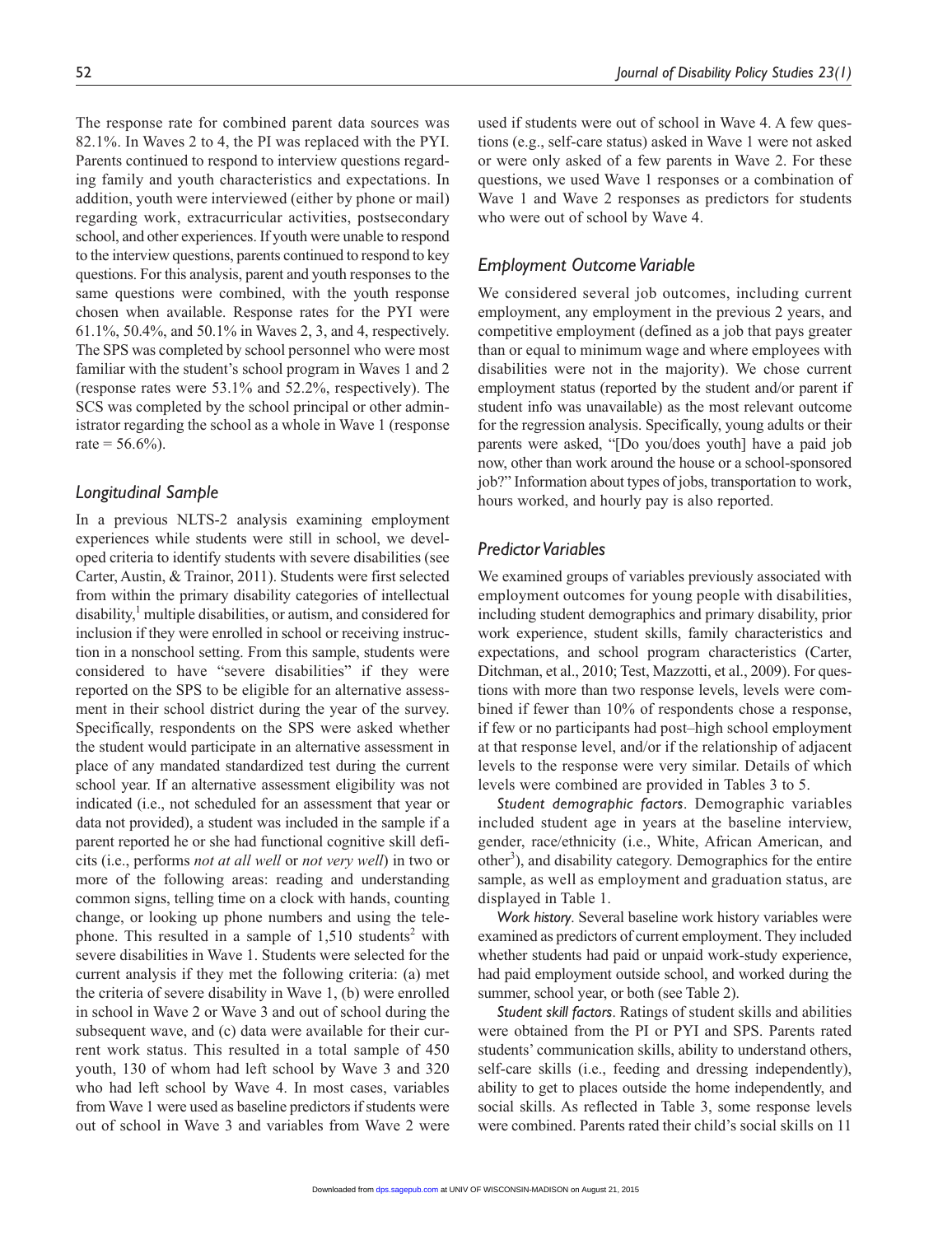| Variable                                 | $n^a$ | ℅              |
|------------------------------------------|-------|----------------|
| Gender                                   |       |                |
| Female                                   | 140   | 31             |
| Male                                     | 310   | 69             |
| Race/ethnicity                           |       |                |
| White                                    | 280   | 62             |
| African American                         | 110   | 23             |
| Other                                    | 60    | 4              |
| Primary disability category              |       |                |
| Autism                                   | 160   | 36             |
| Intellectual disability                  | 120   | 26             |
| Multiple disabilities                    | 170   | 38             |
| School-leaving status                    |       |                |
| Graduated                                | 280   | 68             |
| Tested to receive diploma or certificate | 40    | 8              |
| Left voluntarily/dropped out             | 50    | Н              |
| Aged out                                 | 50    | Н              |
| Other                                    | 10    | $\mathfrak{p}$ |
| Currently attending postsecondary school |       |                |
| Yes                                      | 70    | 16             |
| No                                       | 370   | 84             |
| Currently employed                       |       |                |
| Yes                                      | 120   | 26             |
| No                                       | 330   | 74             |

<sup>a</sup>Rounded to nearest 10.

**Table 2.** Summary of Logistic Regression Model of Previous Work Experience Predicting Current Employment

| $n^{\rm a}$<br>Variable  |       | OR [95% CI] <sup>b</sup> |
|--------------------------|-------|--------------------------|
| Previous work experience |       |                          |
| No work experience       | 240   |                          |
| Unpaid work-study        | 70    | $1.01$ [0.53-1.93]       |
| Paid work-study          | 60    | 2.63 [1.40-4.94]**       |
| Community employment     | 50    | 2.29 [1.18-4.45]*        |
| Paid work <sup>d</sup>   |       |                          |
| No                       | 310   |                          |
| Yes                      | 1 I O | 2.46 [1.52-3.98]***      |

Note: OR = odds ratio; CI = confidence interval.

<sup>a</sup>Cell sizes rounded to nearest 10.

 $^{\rm b}$ Derived from separate models, each adjusted for age, sex, primary disability, and race/ethnicity.

<sup>c</sup>Reference level.

 $d$ Paid work combines work experience as follows: No = no work experience or unpaid work-study; Yes = paid work-study or community employment.  $*_{p}$  < .05. \*\**p* < .01. \*\**p* < .001.

items (e.g., makes friends easily, seems self-confident in social situation, starts conversations rather than waiting for others to start, and receives criticism well), 9 of which were from the standardized Social Skills Rating System

(Gresham & Elliott, 1990). Parents indicated the frequency with which children demonstrated these behaviors (*never =* 0*, sometimes =* 1, and *always* = 2) with scores reversed for negatively worded items, and ratings were summed to form a Social Skills Scale. Consistent with Wagner, Kutash, Duchnowski, Epstein, and Sumi (2005), we considered scores one standard deviation (*SD*) below the mean (0–10) of the NLTS-2 sample *low* social skills, within one *SD* of the mean (11–16) *medium* social skills, and greater than one *SD* (17–22) *high* social skills.

Teachers' ratings of students' classroom behaviors and skills were obtained from the SPS. Ratings from special education and vocational classes were combined, with the special education classroom rating selected if both were available. A Classroom Social Scale (three items) was derived from teacher ratings of the student's ability to get along with peers, to follow directions, and to act appropriately in class  $(1 = not at all well, 2 = not very well, 3 = pretty well, and$ 4 = *very well*). If a single variable was missing, its value was imputed using the mean of the other two items. A sum of 3.0–7.0 was considered low ability, 7.1–9.0 was considered medium ability, and 9.1–12.0 was considered high ability. A Classroom Behavior Scale (four items) was derived from teacher responses to how frequently (1 = *rarely,* 2 = *sometimes,* 3 = *usually,* and 4 = *almost always*) the student completes homework on time, participates in class discussions, stays focused on his or her work, and withdraws from social contacts or class activities (with scores reversed for the negatively worded item). Scores of 4.0–9.0 were considered *low*, 9.1–13.0 *medium*, and 13.1–16.0 *high*. Self-advocacy was based on teacher ratings of one item on how well the student asked for what he or she needed to do his or her best in class  $(1 = not at all well, 2 = not very well, 3 = pretty well, and)$  $4 = \text{very well}.$ 

*Family factors*. Head of household's education and employment status, poverty status, and difficulty with transportation were examined as family factors. Because parent expectations may impact youth employment, we examined parent ratings (given while youth were in high school) of whether they expected the student to ever have a paying job or to be self-supporting (*definitely will not, probably will not, probably will,* and *definitely will*). As shown in Table 4, some levels were combined. A household responsibilities scale was created based on the sum of ratings of how frequently  $(1 = never, 2 = sometimes, 3 = usually, and 4 = always)$  the student fixes his or her own breakfast, does laundry, cleans his or her room, and picks up a few things at the store. Scores of 4 to 8 were considered *low* and were compared to *moderate to high* scores of 9 to 16.

*School program*. The SPS included information on school programs that could prepare students for work and future careers, including information about students' participation in prevocational or vocational classes, in-school work experience, Individualized Education Program (IEP) prevocational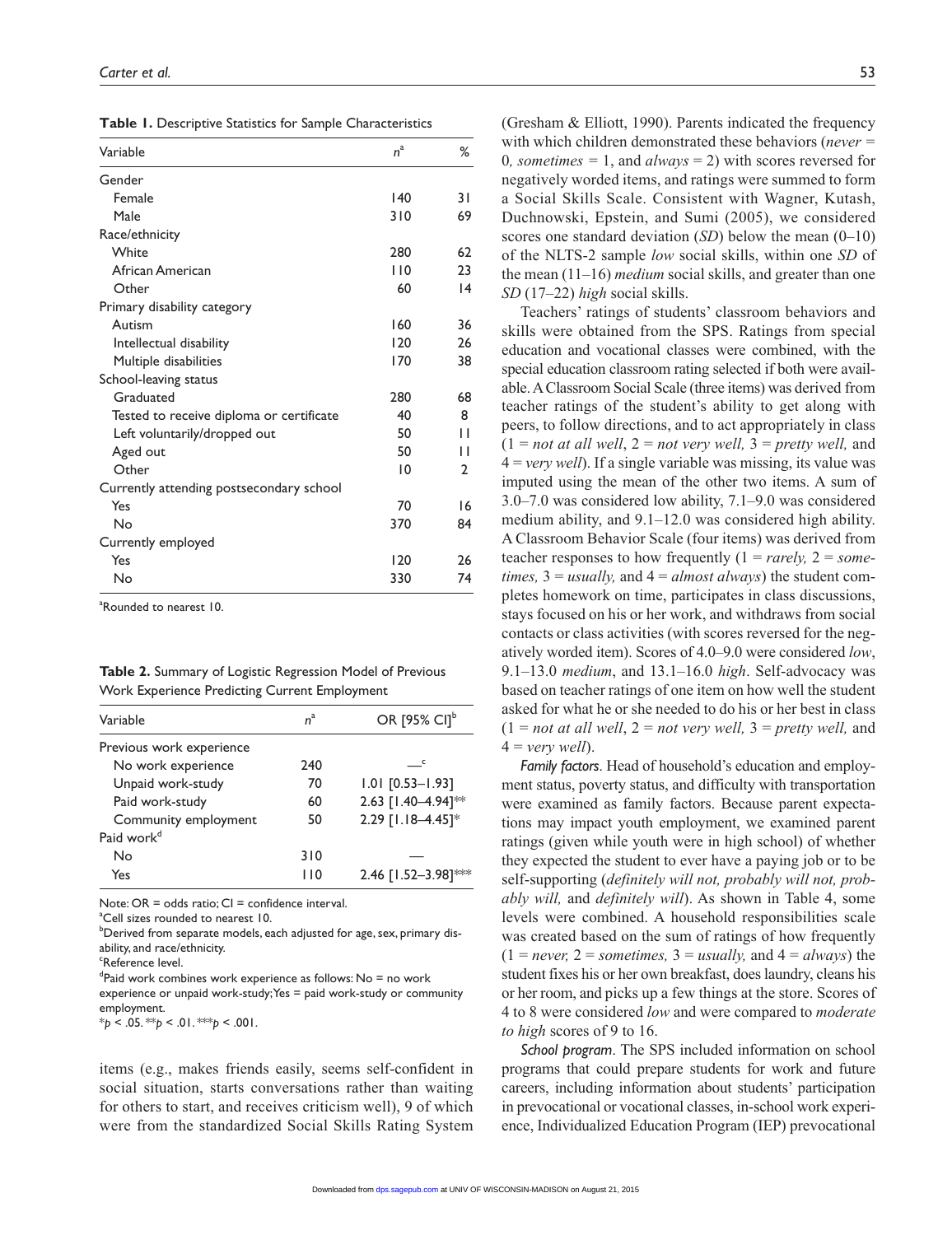|                                           | Single-variable models |                          | Combined model |                          |
|-------------------------------------------|------------------------|--------------------------|----------------|--------------------------|
| Variable                                  | $n^a$                  | OR [95% CI] <sup>b</sup> | $n^{c}$        | OR [95% CI] <sup>d</sup> |
| Communicating                             |                        |                          |                |                          |
| Lot of trouble/does not communicate       | 120                    | e                        |                | N <sub>1</sub>           |
| Little trouble                            | 220                    | 2.83 [1.53-5.22]**       |                | N <sub>1</sub>           |
| No trouble                                | 110                    | 3.79 [1.91-7.55]**       |                | N <sub>1</sub>           |
| Understanding                             |                        |                          |                |                          |
| Lot of trouble/does not understand        | 80                     |                          |                | N <sub>1</sub>           |
| Little trouble                            | 250                    | $1.90$ [1.01-3.55]*      |                | N <sub>1</sub>           |
| No trouble                                | 110                    | $1.71$ [0.83-3.55]       |                | N <sub>1</sub>           |
| Feeds/dresses self-independently          |                        |                          |                |                          |
| Not at all well/not very/well/pretty well | 220                    |                          | 120            |                          |
| Very well                                 | 240                    | 2.38 [1.50-3.78]***      | 150            | 2.65 [1.34-5.24]**       |
| Gets places outside the home              |                        |                          |                |                          |
| Not at all well                           | 170                    |                          |                | NI                       |
| Not allowed/not very well                 | 100                    | 1.56 [0.82-2.96]         |                | N <sub>1</sub>           |
| Pretty well/very well                     | 180                    | 3.26 [1.90-5.58]**       |                | N <sub>1</sub>           |
| Social skills scale                       |                        |                          |                |                          |
| Low $(0 - 10)$                            | 140                    |                          |                | N <sub>1</sub>           |
| Medium (11-16)                            | 210                    | $1.66$ [ $1.0 - 2.78$ ]  |                | N <sub>1</sub>           |
| High (17-22)                              | 70                     | $1.12$ [0.56-2.23]       |                | NI                       |
| Classroom social scale                    |                        |                          |                |                          |
| Low $(3-7)$                               | 70                     |                          | 70             |                          |
| Medium (7-9)                              | 140                    | 1.42 [0.68-2.93]         | 130            | 1.54 [0.70-3.40]         |
| High $(9-12)$                             | 70                     | 2.26 [1.01-5.04]*        | 60             | 2.49 [1.03-6.01]*        |
| Classroom behavior scale                  |                        |                          |                |                          |
| Low $(4-9)$                               | 60                     |                          |                | NI                       |
| Medium (9-13)                             | 140                    | $1.59$ [0.75-3.38]       |                | N <sub>1</sub>           |
| High (13-16)                              | 50                     | 2.56 [1.03-6.34]*        |                | N <sub>1</sub>           |
| Self-advocacy                             |                        |                          |                |                          |
| Not at all well                           | 60                     |                          |                | N <sub>1</sub>           |
| Not very well                             | 100                    | 1.75 [0.70-4.39]         |                | N <sub>1</sub>           |
| Well/very well                            | 130                    | 3.58 [1.50-8.54]**       |                | NI                       |
| Paid work                                 |                        |                          |                |                          |
| No                                        |                        | ΝI                       | 190            |                          |
| Yes                                       |                        | N <sub>1</sub>           | 70             | 2.70 [1.41-5.18]**       |

**Table 3.** Summary of Logistic Regression Models of Student Skills and Prior Work Experience Predicting Current Employment

Note:  $OR = odds ratio$ ;  $CI = confidence interval$ ;  $NI = not included in this model$ .

<sup>a</sup>Cell sizes for single-variable models rounded to nearest 10.

**bDerived from logistic regression models of each variable and demographics predicting current employment.** 

<sup>c</sup>Cell sizes for combined model rounded to nearest 10.

d Derived from final backward elimination model that began with all variables that had significant (*p* < .05) single-variable odds ratios, demographic characteristics, and paid work. See text.

e Reference level.

 $*$ *p* < .05. \*\**p* < .01. \*\*\**p* < .001.

or vocational goals, and a variety of job-related and career experiences and supports (see Table 5).

### *Data Analysis*

Four programs had very low participation in this data set (i.e., internship, tech-prep, and entrepreneurship programs as well as placement support) and were not considered in this analysis.

Our primary aim was to examine the relationship of baseline predictors to current employment status within 2 years following high school. To capture the post–high school work experiences of young adults with disabilities, we used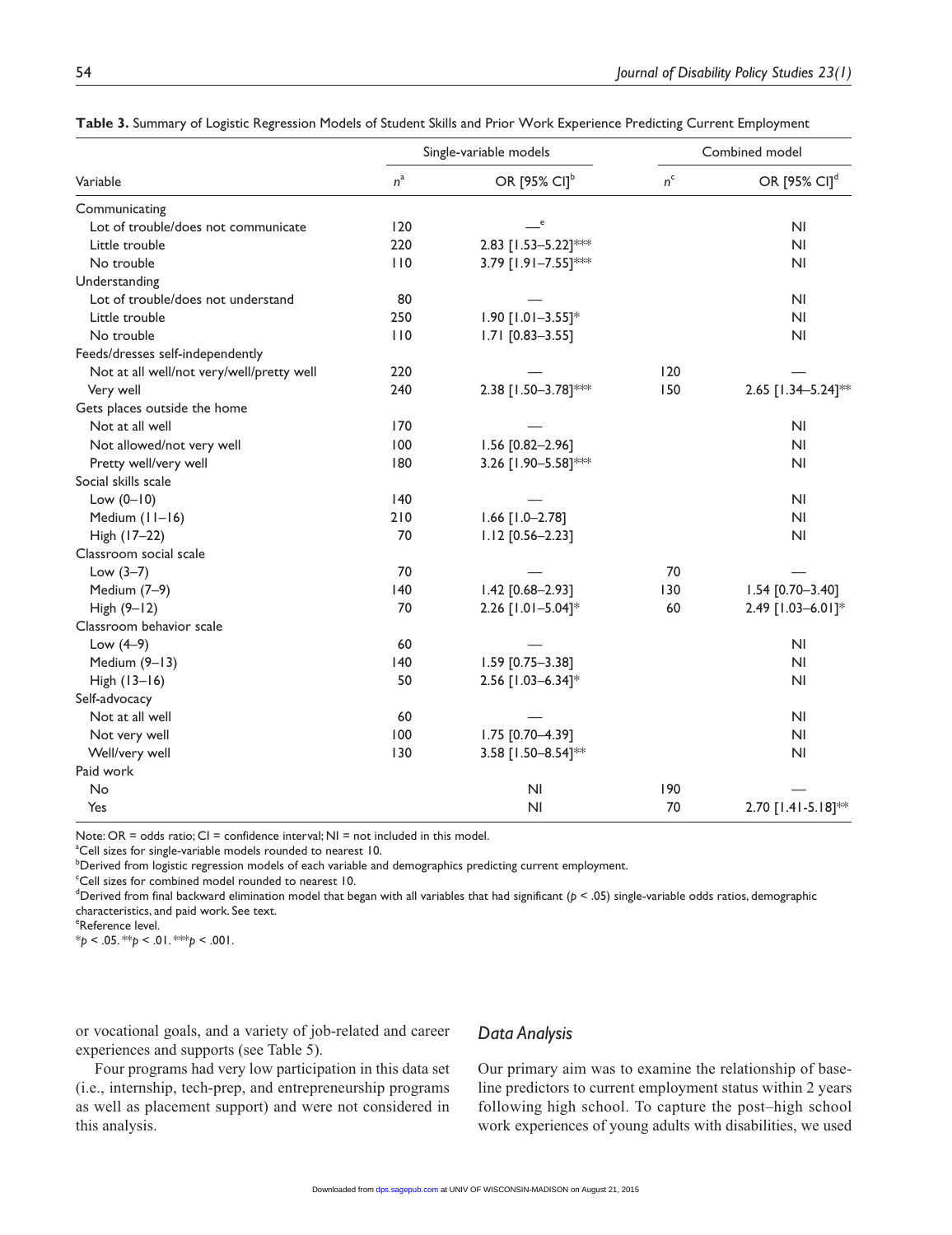|                                                      | Single-variable models |                          | Combined model |                          |
|------------------------------------------------------|------------------------|--------------------------|----------------|--------------------------|
| Variable                                             | $n^a$                  | OR [95% CI] <sup>b</sup> | $n^{c}$        | OR [95% CI] <sup>d</sup> |
| Head of household education                          |                        |                          |                |                          |
| Less than high school                                | 80                     | $0.62$ [0.30-1.31]       |                | N <sub>l</sub>           |
| High school/General Educational<br>Development (GED) | 130                    | 0.87 [0.48-1.57]         |                | N <sub>l</sub>           |
| Some college                                         | 100                    | 0.74 [0.39-1.39]         |                | N <sub>l</sub>           |
| College degree                                       | 120                    |                          |                | N <sub>l</sub>           |
| Head of household employment status                  |                        |                          |                |                          |
| Not employed                                         | 110                    |                          |                | N <sub>l</sub>           |
| Part-time                                            | 40                     | $1.58$ [0.68-3.66]       |                | N <sub>l</sub>           |
| Full-time                                            | 260                    | 1.29 [0.74-2.26]         |                | N <sub>1</sub>           |
| Income                                               |                        |                          |                |                          |
| Below poverty level                                  | 100                    |                          |                | N <sub>1</sub>           |
| Above poverty level                                  | 310                    | 1.13 [0.65-1.99]         |                | N <sub>1</sub>           |
| Transportation                                       |                        |                          |                |                          |
| Very difficult/somewhat difficult                    | 100                    |                          |                | N <sub>1</sub>           |
| Somewhat easy                                        | 50                     | $0.58$ [0.25-1.34]       |                | N <sub>l</sub>           |
| Very easy                                            | 120                    | $0.58$ [0.31-1.10]       |                | N <sub>l</sub>           |
| Expect student to get a paying job                   |                        |                          |                |                          |
| Definitely will not/probably will not                | 100                    |                          | 100            |                          |
| Probably will                                        | 140                    | 2.72 [1.28-5.78]**       | 130            | 2.42 [1.07-5.47]*        |
| Definitely will                                      | 190                    | 5.12 [2.53-10.34]***     | 170            | 3.58 [1.58-8.09]**       |
| Expect student to eventually be self-supporting      |                        |                          |                |                          |
| Definitely will not                                  | 150                    |                          | 140            |                          |
| Probably will not                                    | 200                    | 2.11 [1.23-3.62]**       | 180            | 2.04 [1.13-3.68]*        |
| Probably will/definitely will                        | 80                     | 3.58 [1.84-6.97]**       | 80             | 2.02 [0.97-4.22]         |
| Household responsibilities score                     |                        |                          |                |                          |
| Low (score 4-8)                                      | 300                    |                          | 260            |                          |
| Moderate/high (score 9-16)                           | 150                    | 2.35 [1.48-3.75]**       | 140            | 1.72 [1.00-2.95]*        |
| Paid work                                            |                        |                          |                |                          |
| No                                                   |                        | N <sub>1</sub>           | 300            |                          |
| Yes                                                  |                        | N <sub>1</sub>           | 100            | $1.43$ [0.83-2.46]       |

|  |  |  | Table 4. Summary of Logistic Regression Models of Family Factors and Prior Work Experience Predicting Current Employment |  |  |  |
|--|--|--|--------------------------------------------------------------------------------------------------------------------------|--|--|--|
|--|--|--|--------------------------------------------------------------------------------------------------------------------------|--|--|--|

Note: OR = odds ratio; CI = confidence interval; NI = not included in this model.

<sup>a</sup>Cell sizes for single-variable models rounded to nearest 10.

 $^{\rm b}$ Derived from logistic regression models of each variable and demographics predicting current employment.

<sup>c</sup>Cell sizes for combined model rounded to nearest 10.

d Derived from final backward elimination model that began with all variables that had significant (*p* < .05) single-variable odds ratios, demographic characteristics, and paid work. See text.

e Reference level.

 $*_{p}$  < .05.  $*_{p}$  < .01.  $*_{p}$  < .001.

descriptive statistics to summarize demographic variables, current work status, and each group of predictor variables. Because we used a small subsample from multiple waves, we did not use sampling weights in this analysis. Therefore, this analysis cannot be used to make predictions about the population of special education students as a whole but can instead inform the field about associations between baseline variables and employment outcomes. As required by the Institute of Education Sciences, all group sizes are rounded to the nearest 10 youth for presentation purposes.

For most variables, frequencies for all response levels are reported. For school program data, many variables had only two response levels (yes or no); hence, only the percentage of affirmative responses is reported. Sample sizes for each group of variables vary because different surveys produced different response rates. Imputation for missing data was generally not used, except for with the few variables described previously.

To explore how the extent to which each of the four sets of factors (i.e., student demographics, student skills, family factors, and school program factors) were associated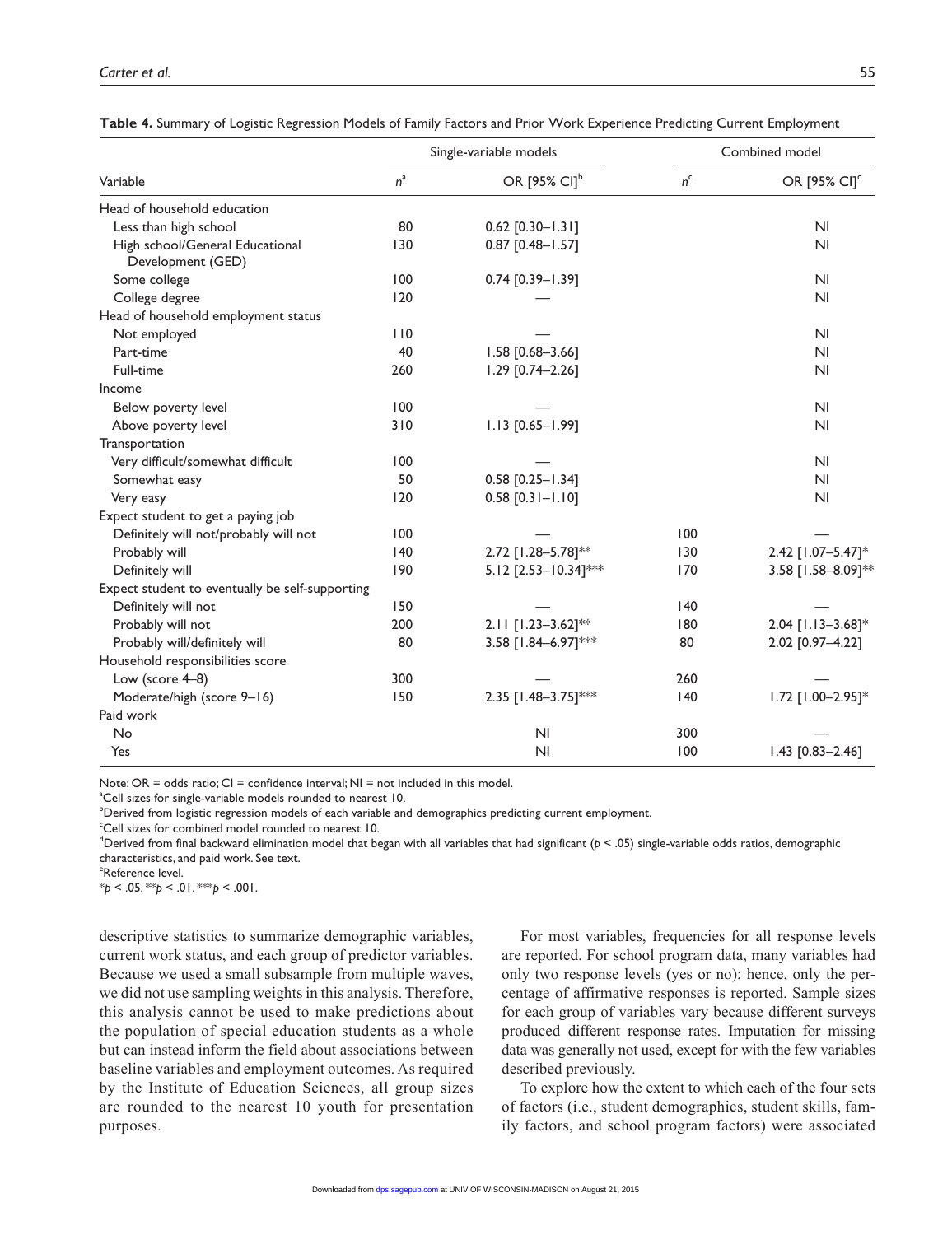| Variable <sup>a</sup>                               | Single-variable models |                          | Combined model |                          |
|-----------------------------------------------------|------------------------|--------------------------|----------------|--------------------------|
|                                                     | $n^{\rm b}$            | OR [95% CI] <sup>c</sup> | $n^d$          | OR [95% CI] <sup>e</sup> |
| Prevocational classes <sup>f</sup>                  | 210                    | $0.73$ [0.41-1.32]       |                | N <sub>l</sub>           |
| Vocational classes <sup>f</sup>                     | 190                    | $1.26$ [0.71-2.24]       |                | N <sub>l</sub>           |
| IEP primary goal: prevocational skills <sup>f</sup> | 150                    | 0.76 [0.45-1.29]         |                | N <sub>l</sub>           |
| IEP primary goal: vocational skills <sup>f</sup>    | 140                    | 1.74 [1.00-3.04]*        |                | N <sub>l</sub>           |
| Career skills assessment <sup>8</sup>               | 80                     | $1.59$ [0.82-3.10]       |                | N <sub>1</sub>           |
| Career counseling <sup>g</sup>                      | 40                     | $1.63$ [0.75-3.58]       |                | N <sub>l</sub>           |
| ob readiness training <sup>8</sup>                  | 120                    | $1.14$ [0.58-2.23]       |                | N <sub>l</sub>           |
| Job search instruction <sup>8</sup>                 | 70                     | 1.98 [1.00-3.92]*        |                | N <sub>l</sub>           |
| Job skills training <sup>8</sup>                    | 80                     | 0.89 [0.46-1.74]         |                | N <sub>l</sub>           |
| Job shadowing <sup>8</sup>                          | 60                     | $1.05$ [0.51-2.18]       |                | N <sub>l</sub>           |
| $\mathsf{lob}$ coach <sup>g</sup>                   | 60                     | $1.15$ [0.54-2.47]       |                | N <sub>l</sub>           |
| Outside-school work-study                           |                        |                          |                |                          |
| 0% of school day                                    | 150                    | h                        |                | N <sub>l</sub>           |
| I-24% of school day                                 | 70                     | $0.89$ [0.44-1.80]       |                | N <sub>l</sub>           |
| $\geq$ 25% of school day                            | 60                     | 2.07 [1.04-4.14]*        |                | N <sub>l</sub>           |
| Within-school work-study                            |                        |                          |                |                          |
| 0% of school day                                    | 120                    |                          |                | N <sub>l</sub>           |
| I-24% of school day                                 | 100                    | $0.80$ [0.43-1.48]       |                | <b>NI</b>                |
| $\geq$ 25% of school day                            | 60                     | $0.66$ [0.31-1.40]       |                | N <sub>l</sub>           |
| Paid work                                           |                        |                          |                |                          |
| No                                                  | N <sub>1</sub>         |                          | 130            |                          |
| Yes                                                 | NI                     |                          | 50             | 2.92 [1.35-6.31]**       |

**Table 5.** Summary of Logistic Regression Models of School Programs and Prior Work Experience Predicting Current Employment

Note: OR = odds ratio; CI = confidence interval; NI = not included in this model; IEP = Individualized Education Program.

<sup>a</sup>For the first 11 variables, *n* indicates frequencies of "yes" responses only; reference group for odds ratios are "no" responses.

<sup>b</sup>Cell sizes for single-variable models, rounded to nearest 10.

c Derived from logistic regression models of each variable and demographics predicting current employment.

d Cell sizes for combined model rounded to nearest 10.

e Derived from final backward elimination model that began with all variables that had significant (*p* < .05) single-variable odds ratios, demographic characteristics, and paid work.

 $f$ Sample size = 290 rounded to nearest 10.

 $s$ Sample size = 200 rounded to nearest 10.

h Reference level.

 $*_{p}$  < .05. \*\**p* < .01. \*\**p* < .001.

with the primary outcome (i.e., current employment status), we used logistic regression modeling. Modeling proceeded in several stages. First, a logistic model was fit for each variable in a group with adjustment for demographic variables (age, sex, race/ethnicity, and disability group). Two-way interactions of the variable of interest and all demographic variables were examined. Only interactions that were significant at an alpha level of .01 were considered. In the second stage, all variables that had a significant  $(p < .05)$  association with current employment in Stage 1 were combined with a variable reflecting prior work experience (paid work). Models were simplified using backward elimination to produce a combined model for each group of predictors. As a final check, variables reflecting when the youth had finished school, graduation status, and whether they were currently attending postsecondary school were added to the models to see if they contributed to the explanatory model or changed any relationships.

## **Results**

# *What Are the Post–High School Work Experiences of Young Adults With Severe Disabilities?*

Overall, 26% of young adults with severe disabilities were currently working when contacted up to 2 years after leaving high school. Among the approximately 120 employed young adults, the five most frequently occurring jobs were categorized as production (28%), building and grounds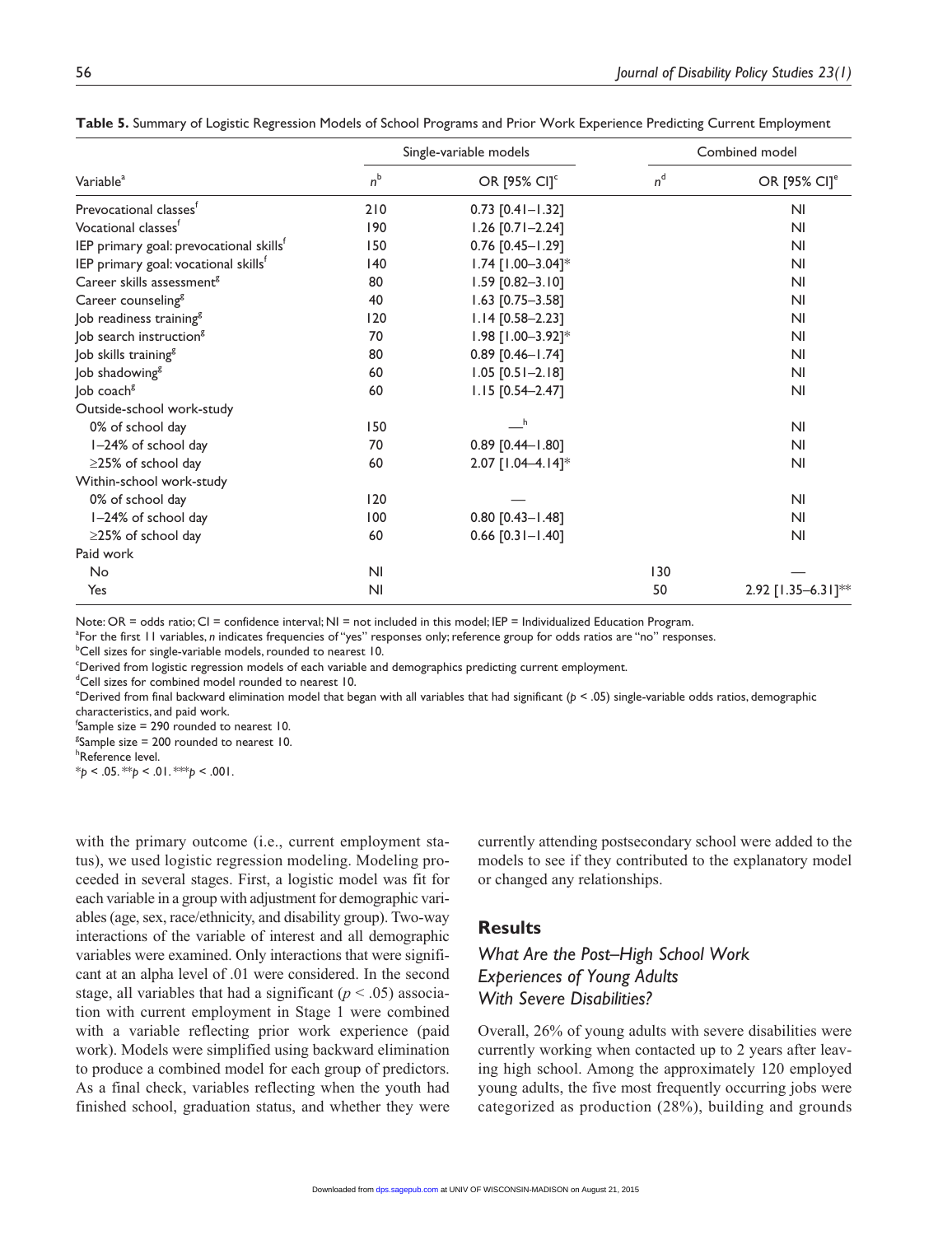cleaning and maintenance (16%), food preparation and serving (15%), office and administrative support (14%), and retail and other sales (6%). Fewer than 5% of young adults participated in any other single job category. Study participants worked an average of 21 hr/week (interquartile range = 9–30) and were paid an average of \$6.15/hr (interquartile range = 3.54–7.50). Forty-three percent of employed young adults were reported to work in jobs where most of the other workers also had a disability. The most common form of transportation was getting a ride from a family member or friend/coworker (35%), followed by using agency or van transportation (28%), using public transportation (22%), or walking, biking, or driving themselves (12%).

# *Are Previous Work Experiences Associated With Employment After High School?*

As shown in Table 2, baseline work experience (i.e., during high school) was divided into four categories: no work experience, unpaid school-sponsored work (work-study), paid school-sponsored work, and paid community employment. Both paid school-sponsored work and paid community employment were associated with employment after high school; unpaid school-sponsored work was not. Therefore, we created a single variable called *paid work,* with *yes* indicating that the student had either paid workstudy or community employment during high school and *no* indicating the student had either unpaid work-study or no work experience during high school. A likelihood ratio test indicated that the model using *paid work* was not significantly different from the model using four categories of work experience,  $\chi^2 = 0.12$ ,  $df = 2$ ,  $p > .05$ . Working in the summer at baseline was associated with an increased odds of employment after high school (odds ratio [OR] = 2.34, 95% confidence interval  $|CI| = 1.16-4.72$ ; however, only students who had paid community jobs worked in the summer. Therefore, it was not a significant predictor when combined with *paid work*.

# *How Are Student Demographic Variables Associated With Employment After High School?*

The average age of the sample was 20.6 years  $(SD = 1.4)$ years, range  $= 17-23$  years). The sample was predominantly male (69%) and White (62%), and  $16\%$  were currently attending postsecondary school (see Table 1). As shown in the demographics model in Table 6, only gender (i.e., being male) was associated with an increased odds of current employment ( $OR = 1.92$ ). Both having paid work experience and being male were associated with post–high school employment in the combined model. Baseline age, race/ ethnicity, and primary disability were not associated with post–high school employment.

# *What Student Skills Are Associated With Employment After High School?*

Information regarding student skills is displayed in Table 3. The association of each of these skills to post–high school employment was examined using a series of logistic regression models. In the first series of models, ORs were calculated for each variable of interest adjusted for demographics (i.e., age, sex, race/ethnicity, and primary disability; see singlevariable models column). Youth who had little or no trouble communicating with others had almost 3 to 4 times the odds of being employed after high school than youth who had a lot of trouble. Similarly, students who were independent in selfcare and were able to get places outside the home independently were more likely to be employed. Students whose teachers rated them highly on classroom social skills, classroom behavior, and self-advocacy during high school were also significantly more likely to be employed after high school.

In the second stage of modeling, variables that had significant relationships to post–high school employment in the first stage were combined with paid work and demographics in a single multivariate logistic model. Backward elimination (keeping demographics and paid work in the model) was used to simplify the model, with results presented in the *combined model* column in Table 3. The purpose of the combined model was to determine which variables had statistically significant relationships to post–high school employment when adjusted for other variables in this group and previous paid work experience. Note that the combined models are exploratory, not definitive: other combinations of variables could explain post–high school employment. In the combined model, independent self-care, high ratings of classroom social skills, and previous paid work experience were associated with 2.49 to 2.70 increased odds of post–high school employment. Communication skills, understanding others, getting places outside the home, classroom behavior ratings, and self-advocacy did not have a significant relationship to post–high school employment when combined with other variables. Because sample sizes varied for the single-variable models and the combined model, direct statistical comparisons of model fit could not be made. Overall, the combined model was a significantly better fit than the intercept alone based on the likelihood ratio test,  $\chi^2 = 35.9$ ,  $df = 10$ ,  $p < .0001$ .

# *What Family Variables Are Associated With Employment After High School?*

As shown in Table 4, socioeconomic factors such as parental education level, employment, income, and ease of transportation were not associated with youth employment after high school. However, parental expectations at baseline were very strong predictors of student employment after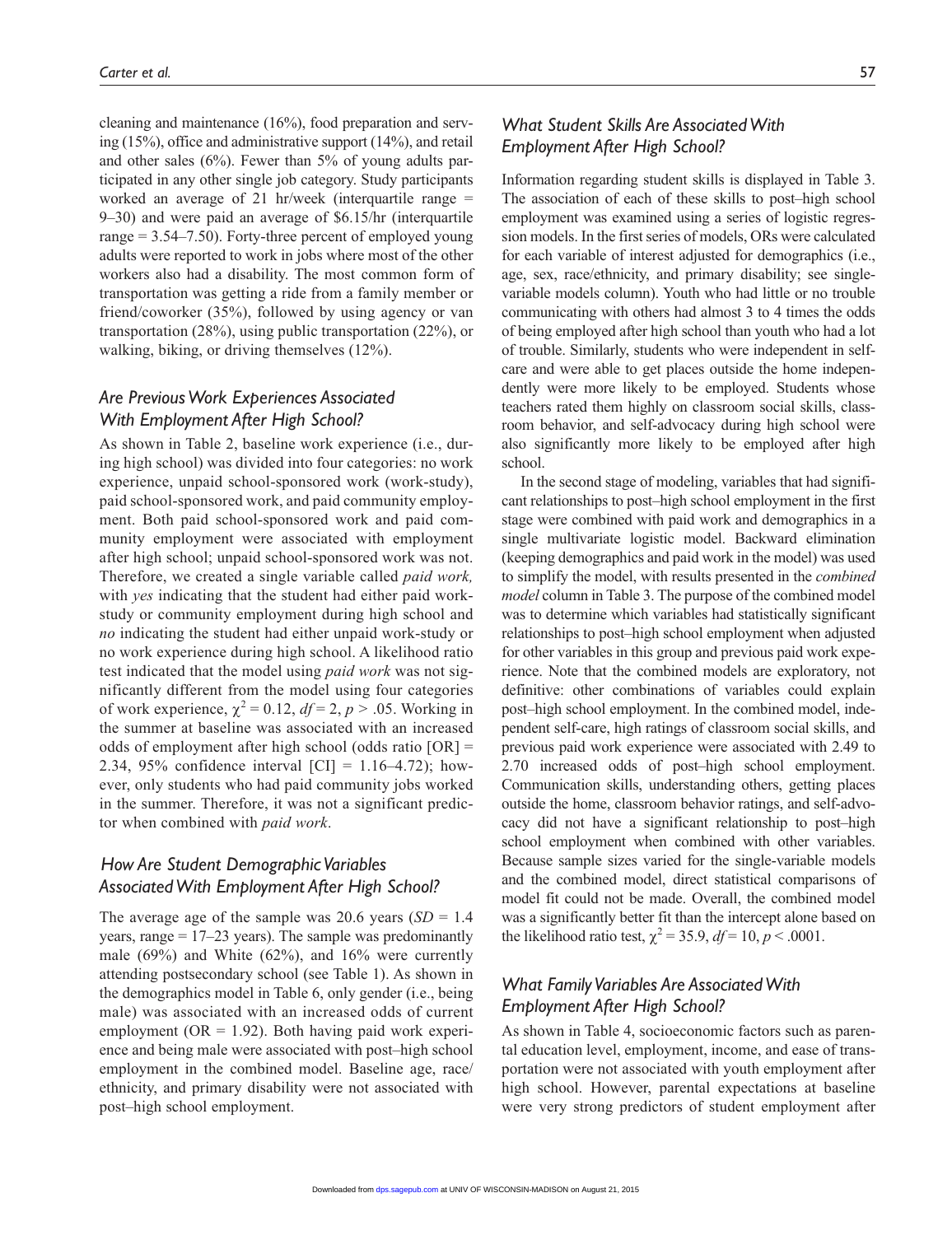|                         |       | Demographics model       | Combined model |                          |
|-------------------------|-------|--------------------------|----------------|--------------------------|
| Variable                | $n^a$ | OR [95% CI] <sup>b</sup> | $n^{c}$        | OR [95% CI] <sup>d</sup> |
| Age (years)             | 450   | $1.09$ [0.93-1.29]       | 420            | $1.11$ [0.94-1.31]       |
| Gender                  |       |                          |                |                          |
| Female                  | 40    | e e                      | 130            |                          |
| Male                    | 310   | $1.92$ [1.16-3.17]*      | 290            | $1.91$ [1.13-3.22]*      |
| Race/ethnicity          |       |                          |                |                          |
| White                   | 280   |                          | 260            |                          |
| African American        | 110   | $0.69$ [0.40-1.17]       | 100            | $0.76$ [0.43-1.32]       |
| Other                   | 60    | $0.55$ [0.28-1.10]       | 60             | 0.58 [0.28-1.20]         |
| Disability category     |       |                          |                |                          |
| Autism                  | 160   |                          | 150            |                          |
| Intellectual disability | 120   | $1.02$ [0.58-1.78]       | 110            | $0.98$ [0.54-1.76]       |
| Multiple disabilities   | 170   | $1.00$ [0.60-1.65]       | 160            | 0.99 [0.58-1.68]         |
| Paid work               |       |                          |                |                          |
| No                      |       | N <sub>1</sub>           | 310            |                          |
| Yes                     |       | N <sub>1</sub>           | 110            | 2.41 [1.50-3.90]**       |

**Table 6.** Summary of Logistic Regression Model of Demographics and Prior Work Experience Predicting Current Employment

Note:  $OR = odds ratio$ ;  $CI = confidence interval$ ;  $NI = not included in this model$ .

<sup>a</sup>Sample size for cells rounded to nearest 10.

**Derived from a single logistic regression model of demographic factors predicting current employment.** 

Sample size for cells for combined model rounded to nearest 10.

<sup>d</sup>Derived from a single logistic regression model of demographic factors and prior work experience (paid work) predicting current employment.

e Reference level.

 $*_{p}$  < .05.  $*_{p}$  < .01.  $*_{p}$  < .001.

high school. As shown in the single-variable models column, parental expectations that a student would definitely get a paying job were associated with a fivefold odds of being employed after high school, whereas expectations that the student would eventually be self-supporting were associated with a more than threefold odds of employment. Having regular household responsibilities were also associated with an increased odds of employment after high school.

In the combined model, parental expectations that the student would get a paying job and eventually be selfsupporting as well as household responsibilities remained significant, although the odds ratios were smaller in the combined model. Paid work was no longer a significant predictor of post–high school employment when combined with these variables; however, paid work was itself strongly associated with parental expectations that the student would get a paying job. The likelihood ratio test for the combined model was again highly significant,  $\chi^2 = 53.4$ ,  $df = 12$ ,  $p < .0001$ .

# *How Are School Program Elements Associated With Employment After High School?*

As shown in Table 5, most young adults had been enrolled in prevocational or vocational classes, but such prior enrollment was not a significant predictor of post–high school employment. Having vocational skills as a primary IEP goal, job search instruction, and spending more than 25% of the day in outside school work-study were associated with an increased odds of post–high school employment. However, none of these factors were significant predictors when combined in the final model with previous paid work experience.

#### **Discussion**

Although entry into the world of work is a prominent marker of postschool success in the United States, young people with severe disabilities often leave high school without the skills, supports, and connections that lead to meaningful employment. Reinforcing frequently cited concerns (Hendricks & Wehman, 2009; Rusch & Braddock, 2004; Test, 2008), we found that a fairly small proportion of young adults with severe disabilities were working up to 2 years after high school and almost half were working in segregated settings. Although the factors shaping the postschool outcomes of special education students are multiple and interact in complex ways, this study offers important insights into variables that may be associated with the early employment outcomes of young adults with severe disabilities.

First, paid work experiences during high school were strongly associated with postschool work status during students' first 2 years after leaving high school. Although this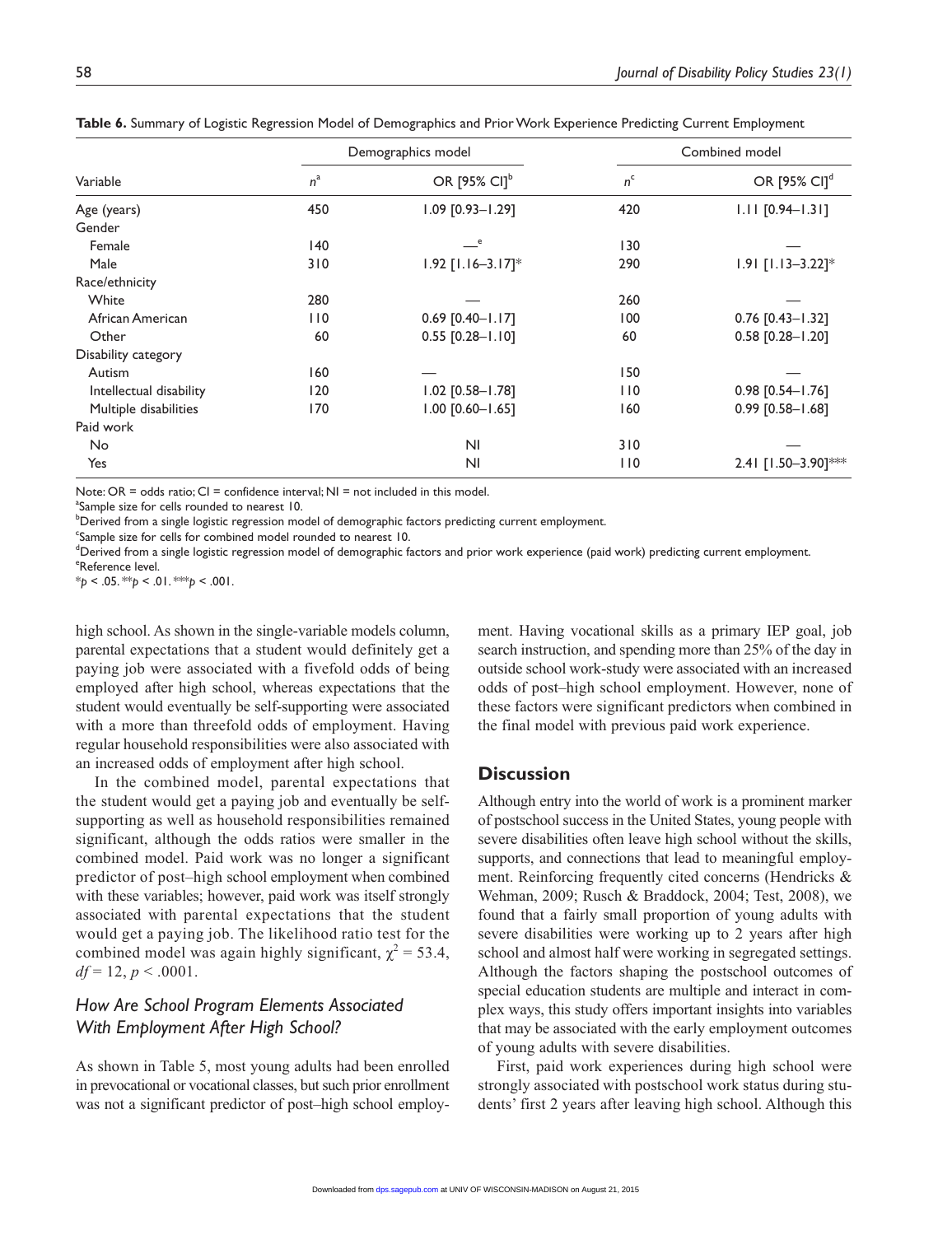relation has been widely documented for youth with highincidence disabilities (e.g., Baer et al., 2003; Benz et al., 2000; Rabren, Dunn, & Chambers, 2002; Shandra & Hogan, 2008), our analyses suggest that such adolescent vocational experiences hold comparable importance for youth with severe disabilities. These findings bolster recent and long-standing calls to ensure that all youth with severe disabilities accrue community-based work experience while still in high school (Carter, Trainor, Ditchman, Swedeen, & Owens, 2009; Rusch et al., 2009; Rusch & Wolfe, 2008). Moreover, they provide evidence that vocational education policy should emphasize the development of work experiences in natural settings. The most recent iteration of the Carl D. Perkins Career and Technical Education Improvement Act (2006) maintains a strong focus on school-based technical and vocational education and guidance. For example, the policy specifically includes provisions for the use of funding for "information and planning resources" that bridge career and technical education to the goals and expectations of consumers, and "guidance" and "counseling" to aid decision making about "training options and preparation" for employment-related goal setting (Carl D. Perkins Career and Technical Education Improvement Act of 2006). Although these provisions are important, our data add to extant research with youth with high-incidence disabilities, underscoring that the development of actual paid work experiences during high school may better set the stage for paid employment after high school.

However, the particular paths through which these high school work experiences contribute to improved postschool employment outcomes are in need of renewed and closer attention. It has long been acknowledged that off-campus work experiences can provide youth natural contexts for learning and strengthening essential work-related competencies, including interpersonal, self-determination, and occupation-specific skills (Gaylord-Ross, Forte, Storey, Gaylord-Ross, & Jameson, 1987; Nietupski, Hamre-Nietupski, Curtin, & Shrikanth, 1997). However, such jobs also help adolescents make critical connections to local employers that could translate directly into jobs that maintain after graduation (Potts, 2005; Rusch et al., 2009). Furthermore, the accumulation of successful work experiences during high school holds potential to raise expectations among teachers, parents, employers, and youth themselves regarding the ways in which people with severe disabilities can and should participate in the workforce (Chambers, Hughes, & Carter, 2004; Kraemer & Blacher, 2001). Regardless of the mechanisms, prior descriptive research is consistent in its conclusion that access to high-quality early work experiences is fairly limited for high school students with severe disabilities (Carter et al., 2011; Carter, Trainor, Cakiroglu, Swedeen, & Owens, 2010). Increasing early work experiences seems to be an important vehicle for improving postschool employment outcomes.

Second, we identified several student-level factors associated with greater odds of working after high school. Although race/ethnicity and primary disability category were not associated with work status, males had nearly twice the odds of working than females (compared to Boeltzig et al., 2009). This may suggest another indicator of differing opportunities and expectations for females and males (Powers, Hogansen, Geenen, Powers, & Gil-Kashiwabara, 2008). Close examination of the impact of the Rehabilitation Act of 1973 (National Council on Disability, 2008) substantiates a policy implication we identify in these data: Additional research is needed to generate practices that address the employment development of young adults with disabilities who are among the most likely to face additional marginalization associated with discrimination and biases in the workplace. Moreover, most of the skills we examined were associated with greater odds of working when considered individually. In particular, the capacity to complete some self-care skills more independently (as perceived by parents) and social competence (as perceived by teachers) were each associated with greater odds of employment in the final model (compared to Heal & Rusch, 1995; Roessler, Brolin, & Johnson, 1990). Although it is important to remember that our analyses were correlational, these skill domains do constitute malleable factors that can be addressed through systematic instructional efforts. Indeed, there exists an extensive evidence base addressing how to teach an array of functional and social-related skills to students with severe disabilities (Alwell & Cobb, 2009a, 2009b; Test, Fowler, et al., 2009). A necessary requirement of delivering effective and efficient instruction involves conducting age-appropriate transition assessment to identify which skills are most important to address for a particular student (Sitlington & Clark, 2007).

Third, limited prior work has focused on the confluence of family factors that may affect the employment outcomes of youth with severe disabilities. We found that the expectations parents held during high school regarding the capacity of their child to obtain a postschool job or eventually become self-supporting were strongly associated with whether that child was working shortly after exiting the school system. Family members—particularly parents—may play a more prominent role in facilitating early employment opportunities for young adults with severe disabilities, particularly given persistent critiques of the capacity of adult service systems to adequately support the employment of these graduates (Certo et al., 2008; Rusch & Braddock, 2004). Prior research addressing family expectations has been almost entirely descriptive (e.g., Blacher et al., 2010; Olivos, Gallagher, & Aguilar, 2010; Powers, Geenen, & Powers, 2009), providing limited guidance on the most effective avenues for raising expectations. Additional research is needed to explore the ways in which family factors interact with other influences to shape the skills, services, and supports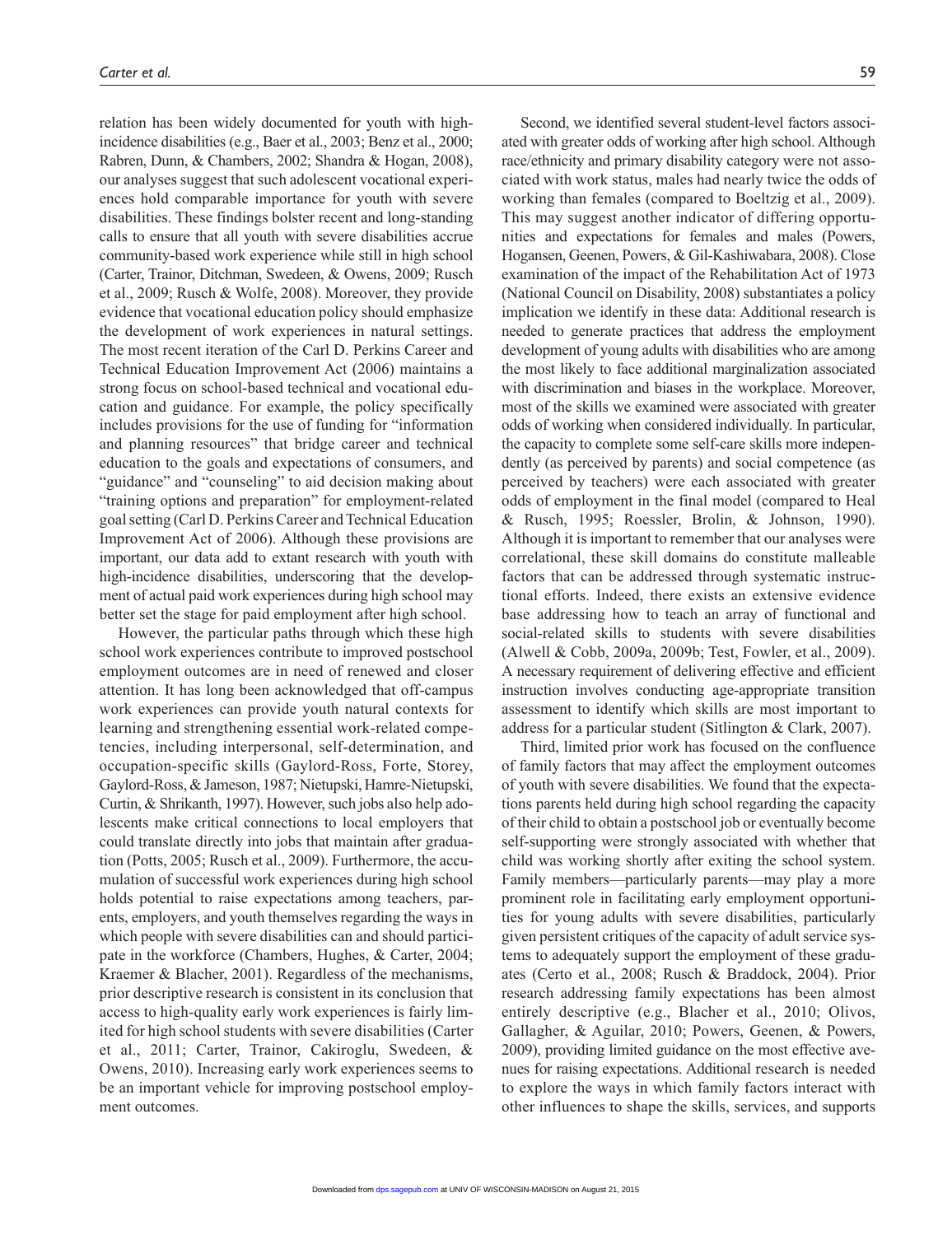of transition-age youth with severe disabilities during and after high school. For example, does parental employment status affect their expectations of employment for their children with severe disabilities?

Fourth, we were somewhat surprised by the limited extent to which the school-sponsored career development activities reported in the NLTS-2 database were associated with early postschool work status. Although having a vocational IEP goal, receiving job search instruction, and spending more than one quarter of the day in work-study outside school individually yielded significant odds ratios, they were no longer significant when considered in conjunction with access to paid work experiences. Thus, it was actual, hands-on work experience—rather than preparatory or indirect experiences that was most prominent in the final model for young people with severe disabilities. These findings diverge somewhat from previous follow-up studies indicating that vocational course taking, career awareness, and job search skills predicted postschool outcomes for youth with high-incidence disabilities (Baer et al., 2003; Shandra & Hogan, 2008). The findings from our analyses should not be interpreted as suggesting that the program elements included on Table 5 are unimportant or extraneous. The NLTS-2 study reported involvement in these activities dichotomously at a particular point in time, rather than capturing their quality and sequencing. It may be that it is the accumulation of career awareness, exploration, preparation, and experiences over time that collectively shape the employment outcomes of graduates with severe disabilities. Current special education policy may provide one way to capture information about the accumulation of an individual's experiences over time through the *summary of performance.* This requires that youth with disabilities leave high school with a document that details both academic and functional performance relative to postschool goals (IDEA, 2004). Such documentation has potential to improve practice through the individualized summation of the functional impact of school-based opportunities. Furthermore, this documentation might also provide data for researchers who are examining the functional impact of these cumulative experiences on job placement.

# **Limitations and Future Research**

Additional research is needed to address several limitations to this study. First, we limited our analyses to the 2-year window following high school, rather than focusing on employment outcomes up to 8 years after graduation. Because many students with severe disabilities receive educational services until at least 21 years of age, we made this analytic decision in part to provide us with a sufficiently large sample size to conduct our analyses. Future work is needed to model longterm outcomes by drawing on all five waves of the completed NLTS-2 or mining state's postschool databases (Rabren & Johnson, 2010).

Second, we focused our analyses on students whom we identified as having severe disabilities using a set of items within the database as inclusion criteria. However, the phrase "severe disabilities" is defined in myriad ways within the professional literature and may evoke divergent impressions among different practitioners. Although our intention was to shed light on the employment experiences of young adults who have extensive support needs, readers should refer to our specific screening criteria when considering the relevance of the findings reported in this article. Additional research is needed that explores whether and how the associations described in this article may be specific to students with severe disabilities.

Third, our decision to conduct secondary data analyses meant we were only able to consider variables already included within this existing database. As a result, we are limited in the factors we were able to explore. The transition to adulthood is a complex process shaped by myriad factors. It is quite likely that other variables not addressed within our analyses (e.g., quality of adult service systems, local economic conditions, and quality of high school programs) have an influential role on the career paths of youth with severe disabilities. Additional research is needed to identify salient factors that should be incorporated into ongoing and future follow-up studies of youth with disabilities. Finally, because we did not use sampling weights, these analyses cannot be used to make predictions about the population of special education students as a whole but can instead inform the field about associations between baseline variables and employment outcomes.

### **Conclusion**

Although the task of pinpointing the most important variables shaping the employment outcomes of young people is replete with challenges, our analyses shed important light on the contributions that student, family, and school factors may have on the employment of youth. High school work experiences have long been a recommended and wellsubstantiated transition practice (Test, Mazzotti, et al., 2009). The findings reported in this article provide additional empirical support for calls to ensure that all youth with severe disabilities access these critical experiences in school (Certo et al., 2008; Rusch et al., 2009). Examining the ways in which current policies such as the IDEA, the Carl Perkins Act, and The Rehabilitation Act support the development of work experiences in natural settings and how they can be augmented to do so in future reauthorizations or in the development of new policies is an essential next step increasing access for youth with severe disabilities.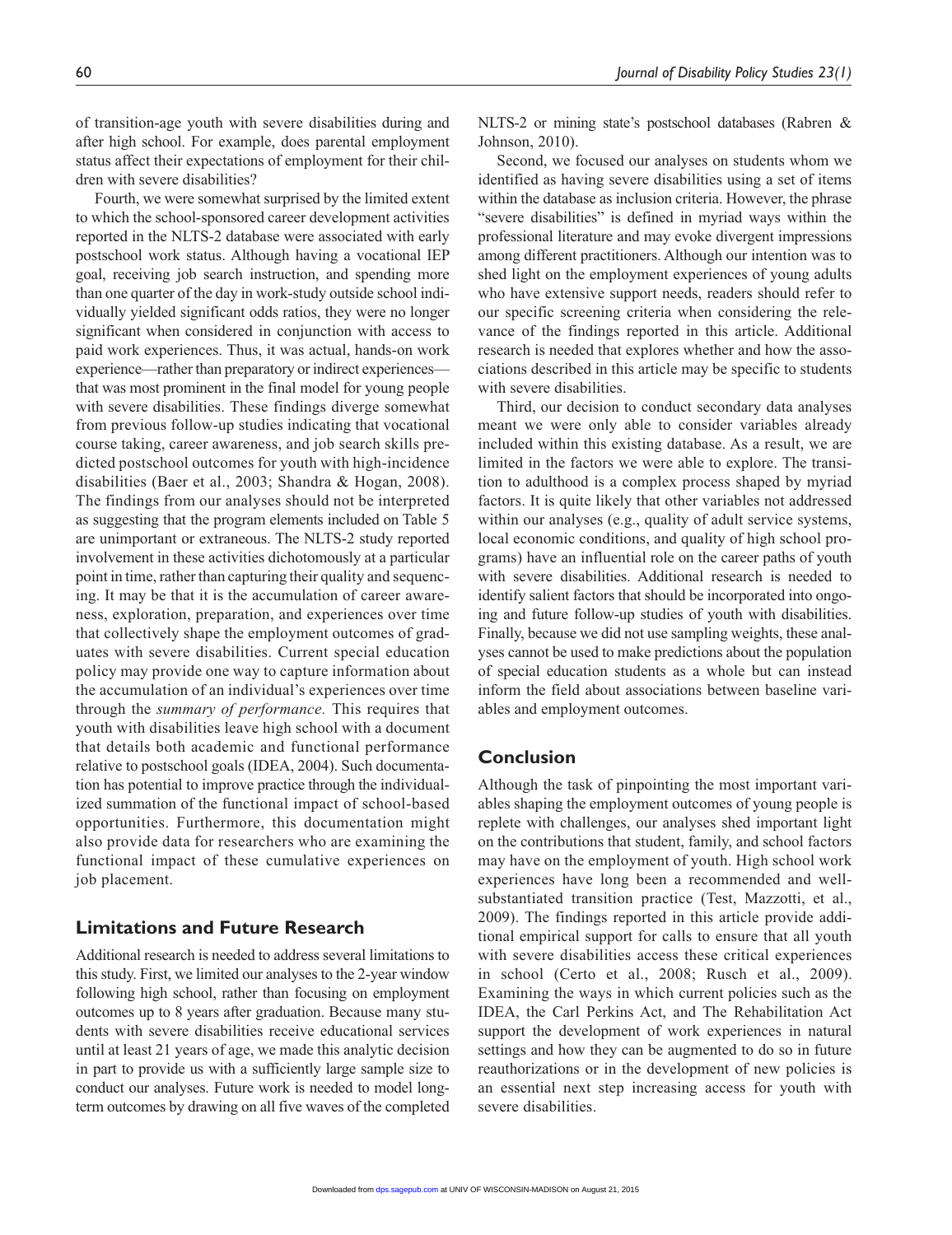#### **Authors' Notes**

The opinions expressed are those of the authors and do not represent views of the U.S. Department of Education.

### **Declaration of Conflicting Interests**

The author(s) declared no potential conflicts of interest with respect to the research, authorship, and/or publication of this article.

#### **Funding**

The author(s) disclosed receipt of the following financial support for the research, authorship, and/or publication of this article: The research reported here was supported by the Institute of Education Sciences, U.S. Department of Education, through Grant R324S060023.

#### **Notes**

- 1. We have chosen to use the term *intellectual disability* when referring to students with mental retardation. This choice reflects changes in terminology advocated since the launch of the National Longitudinal Transition Study–2 (NLTS-2) study.
- 2. Sample sizes are rounded to the nearest 10. Sums may not add to total due to rounding.
- 3. We used terms drawn directly from the NLTS-2 study.

### **References**

- Alverson, C. Y., Naranjo, J. M., Yamamoto, S., & Unruh, D. K. (2010). Methods for collecting postschool outcomes data on young adults with disabilities: A literature synthesis. *Career Development for Exceptional Individuals, 33*, 155–164. doi:10.1177/0885728810378680
- Alwell, M., & Cobb, B. (2009a). Functional life skills curricular interventions for youth with disabilities: A systematic review. *Career Development for Exceptional Individuals, 32*, 82–93. doi:10.1177/0885728809336656
- Alwell, M., & Cobb, B. (2009b). Social and communicative interventions and transition outcomes for youth with disabilities: A systematic review. *Career Development for Exceptional Individuals, 32*, 94–107. doi:10.1177/0885728809336657
- Baer, R. M., Flexer, R. W., Beck, S., Amstutz, N., Hoffman, L., Brothers, J., . . . Zechman, C. (2003). A collaborative followup study in transition service utilization and post-school outcomes. *Career Development for Exceptional Individuals, 26*, 7–26. doi:10.1177/088572880302600102
- Benz, M. R., Lindstrom, L., & Yovanoff, P. (2000). Improving graduation and employment outcomes of students with disabilities: Predictive factors and student perspectives. *Exceptional Children, 66*, 509–529.
- Blacher, J., Kraemer, B. R., & Howell, E. J. (2010). Family expectations and transition experiences for young adults with severe disabilities: Does syndrome matter? *Advances in Mental Health and Learning Disabilities, 4*, 3–16. doi:10.5042/ amhld.2010.0052
- Boeltzig, H., Timmons, J. C., & Butterworth, J. (2008). Entering work: Employment outcomes of people with developmental disabilities. *International Journal of Rehabilitation Research, 31*, 217–223. doi:10.1097/MRR.0b013e3282fb7ce5
- Boeltzig, H., Timmons, J. C., & Butterworth, J. (2009). Gender differences in employment outcomes of individuals with developmental disabilities. *Journal of Vocational Rehabilitation, 31*, 29–38. doi:10.3233/JVR-2009-0469
- Butterworth, J., Smith, F. A., Hall, A. C., Migliore, A., & Winsor, J. (2010). *StateData: The national report on employment services and outcomes*. Boston, MA: Institute for Community Inclusion.
- Carl D. Perkins Career and Technical Education Improvement Act of 2006, 20 U.S.C.A. § 2301 *et seq*. (2006).
- Carter, E. W., Ditchman, N., Sun, Y., Trainor, A. A., Swedeen, B., & Owens, L. (2010). Summer employment and community experiences of transition-age youth with severe disabilities. *Exceptional Children, 76*, 194–212.
- Carter, E. W., Trainor, A. A., Cakiroglu, O., Swedeen, B., & Owens, L. (2010). Availability of and access to career development activities for transition-age youth with disabilities. *Career Development for Exceptional Individuals, 33*, 13–24. doi:10.1177/0885728809344332
- Carter, E. W., Trainor, A. A., Ditchman, N., Swedeen, B., & Owens, L. (2009). Evaluation of a multi-component intervention package to increase summer work experiences for transition-age youth with severe disabilities. *Research and Practice for Persons with Severe Disabilities, 34*, 1–12.
- Carter, E. W., Austin, D., & Trainor, A. A. (2011). Factors associated with the early work experiences of adolescents with severe disabilities. *Intellectual and Developmental Disabilities, 49,* 233-247. doi: 10.1352/1934-9556-49.4.233
- Certo, N. J., Luecking, R. G., Murphy, S., Brown, L., Courey, S., & Belanger, D. (2008). Seamless transition and long-term support for individuals with severe intellectual disabilities. *Research and Practice for Persons With Severe Disabilities, 33*, 85–95.
- Chambers, C. R., Hughes, C., & Carter, E. W. (2004). Parent and sibling perspectives on the transition to adulthood. *Education and Training in Developmental Disabilities, 39*, 79–94.
- Cimera, R. E., & Cowan, R. J. (2009). The costs of services and employment outcomes achieved by adults with autism in the US. *Autism, 13*, 285–302. doi:10.1177/1362361309103791
- Emerson, E. (2007). Poverty and people with intellectual disabilities. *Mental Retardation and Developmental Disabilities Research Reviews, 13*, 107–113. doi:10.1002/mrdd.20144
- Gaylord-Ross, R., Forte, J., Storey, K., Gaylord-Ross, C., & Jameson, D. (1987). Community-referenced instruction in technological work settings. *Exceptional Children, 54*, 112–120.
- Gresham, F. M., & Elliott, S. N. (1990). *Social skills rating system*. Circle Pines, MN: American Guidance Service.
- Halpern, A. S. (1985). Transition: A look at the foundations. *Exceptional Children, 51*, 479–486.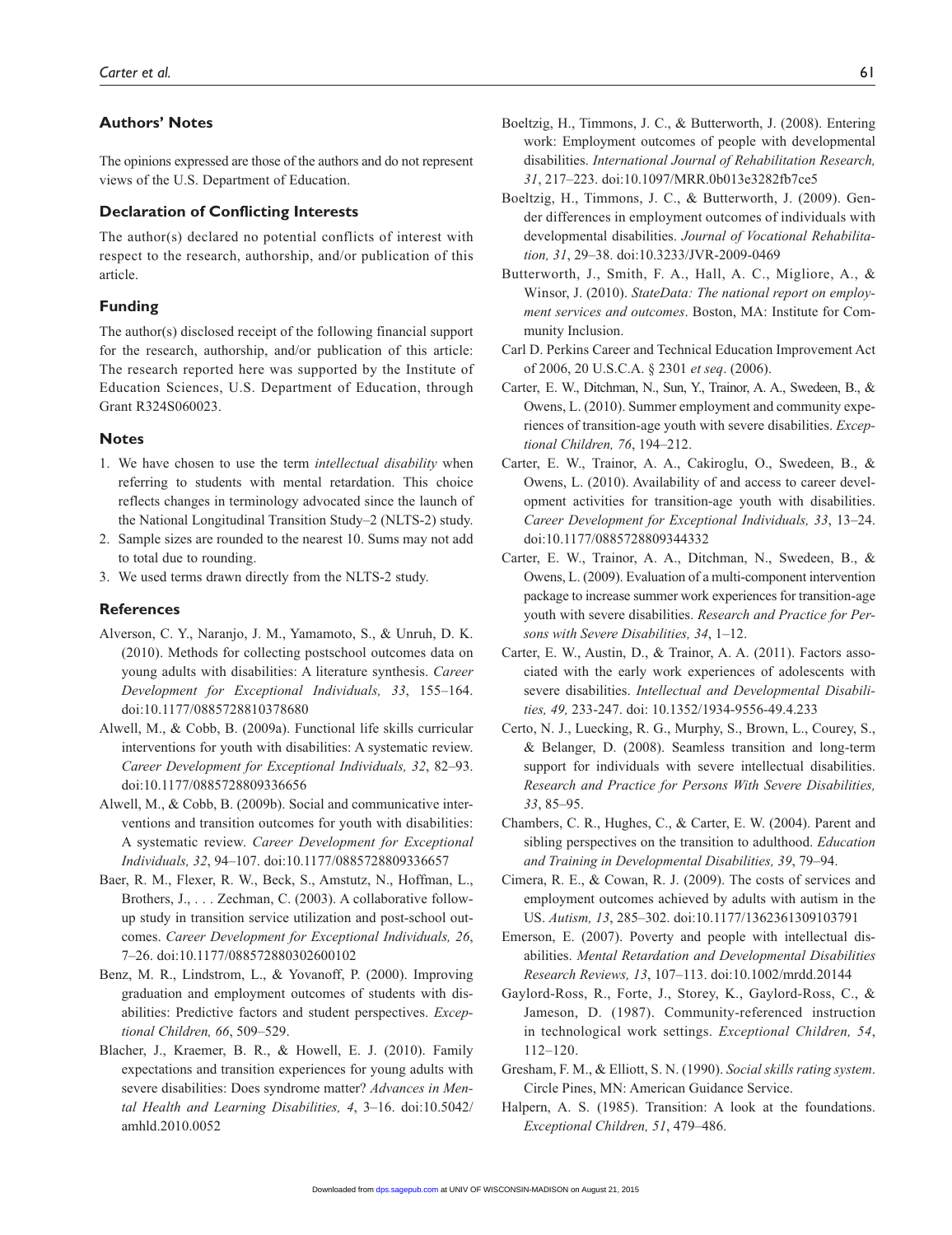- Heal, L. W., & Rusch, F. R. (1995). Predicting employment for students who leave special education high school programs. *Exceptional Children, 61*, 472–487.
- Hendricks, D., & Wehman, P. (2009). Transition from school to adulthood for youth with autism spectrum disorders: Review and recommendations. *Focus on Autism and Other Developmental Disabilities, 24*, 77–88. doi:10.1177/1088357608329827
- Individuals With Disabilities Education Improvement Act of 2004, 108–446, 118 Stat. 2647 (2004).
- Kohler, P. D., & Field, S. (2003). Transition-focused education: Foundation for the future. *Journal of Special Education, 37*, 174–183. doi:10.1177/00224669030370030701
- Kraemer, B. R., & Blacher, J. (2001). Transition for young adults with severe mental retardation: School preparation, parent expectations, and family involvement. *Mental Retardation, 39*, 432–455.
- Lindstrom, L., Doren, B., Metheny, J., Johnson, P., & Zane, C. (2007). Transition to employment: Role of family in career development. *Exceptional Children, 73*, 348–366.
- National Collaborative on Workforce and Disability for Youth. (2009). *Guideposts for success* (2nd ed.). Washington, DC: Author.
- National Council on Disability. (2008). *The rehabilitation act: Outcomes for transition-age youth*. Washington, DC: Author.
- National Organization on Disability. (2010). *Survey of Americans with disabilities*. Washington, DC: Author.
- Newman, L., Wagner, M., Cameto, R., & Knokey, A. (2009). *The post-high school outcomes of youth with disabilities up to 4 years after high school: A report from the National Longitudinal Transition Study-2 (NLTS2)*. Menlo Park, CA: SRI International.
- Nietupski, J., Hamre-Nietupski, S., Curtin, S., & Shrikanth, K. (1997). A review of curricular research in severe disabilities from 1976 to 1995 in six selected journals. *Journal of Special Education, 31*, 36–55. doi:10.1177/002246699703100104
- O'Day, B., & Stapleton, D. (2009). Transforming disability policy for youth and young adults with disabilities. *Disability Policy Research Brief, 9*(1), 1–4.
- Olivos, E. M., Gallagher, R. J., & Aguilar, J. (2010). Fostering collaboration with culturally and linguistically diverse families of children with moderate to severe disabilities. *Journal of Educational and Psychological Consultation, 20*, 28–40. doi:10.1080/10474410903535372
- Phelps, L. A., & Hanley-Maxwell, C. (1997). School-to-work transitions for youth with disabilities: A review of outcomes and practices. *Review of Educational Research, 67*, 197–226. doi:10.3102/00346543067002197
- Potts, B. (2005). Disability and employment: Considering the importance of social capital. *Journal of Rehabilitation, 71*, 21–25.
- Powers, K., Geenen, S., & Powers, L. E. (2009). Similarities and differences in the transition expectations of youth and parents. *Career Development for Exceptional Individuals, 32*, 132–144. doi:10.1177/0885728809346302
- Powers, K., Hogansen, J., Geenen, S., Powers, L. E., & Gil-Kashiwabara, E. (2008). Gender matters in transition to adulthood: A survey study of adolescents with disabilities and their families. *Psychology in the Schools, 45*, 349–364. doi:10.1002/ pits.20297
- President's Commission on Excellence in Special Education. (2002). *A new era: Revitalizing special education for children and their families*. Washington, DC: U.S. Department of Education, Office of Special Education and Rehabilitative Services.
- Rabren, K., Dunn, C., & Chambers, D. (2002). Predictors of posthigh school employment among young adults with disabilities. *Career Development for Exceptional Individuals, 25*, 25–40. doi:10.1177/088572880202500103
- Rabren, K., & Johnson, C. (2010). Postschool outcome data collection programs: Examples from two states. *Career Development for Exceptional Individuals, 33*, 52–63. doi:10.1177/ 0885728809353052
- Roessler, R. T., Brolin, D. E., & Johnson, J. M. (1990). Factors affecting employment success and quality of life: A one year follow-up of students in special education. *Career Development for Exceptional Individuals, 13*, 95–107. doi:10.1177/088572889001300201
- Rusch, F. R., & Braddock, D. (2004). Adult day programs versus supported employment (1988–2002): Spending and service practices of mental retardation and developmental disabilities state agencies. *Research and Practice for Persons with Severe Disabilities, 29*, 237–242.
- Rusch, F. R., Hughes, C., Agran, M., Martin, J. E., & Johnson, J. R. (2009). Toward self-directed learning, post-high school placement, and coordinated support constructing new transition bridges to adult life. *Career Development for Exceptional Individuals, 32*, 53–59. doi:10.1177/0885728809332628
- Rusch, F. R., & Wolfe, P. (2008). When will our values finally result in the creation of new pathways for change—Change that we can believe in? *Research and Practice for Persons with Severe Disabilities, 33*, 96–97.
- Shandra, C. L., & Hogan, D. P. (2008). School-to-work program participation and the post-high school employment of young adults with disabilities. *Journal of Vocational Rehabilitation, 29*, 117–130.
- Sitlington, P. L., & Clark, G. M. (2007). The transition assessment process and IDEIA 2004. *Assessment for Effective Intervention, 32*, 133–142. doi:10.1177/15345084070320030201
- Test, D. W. (2008). Seamless transition for all. *Research and Practice for Persons with Severe Disabilities, 33*, 98–99.
- Test, D. W., Fowler, C. H., Richter, S. M., White, J., Mazzotti, V., Walker, A. R., . . . Kortering, L. (2009). Evidence-based practices in secondary transition. *Career Development for Exceptional Individuals, 32*, 115–128. doi:10.1177/0885728809336859
- Test, D. W., Mazzotti, V. L., Mustian, A. L., Fowler, C. H., Kortering, L, & Kohler, P. (2009). Evidence-based secondary transition predictors for improving postschool outcomes for students with disabilities. *Career Development for Exceptional Individuals, 32*, 160–181. doi:10.1177/0885728809346960